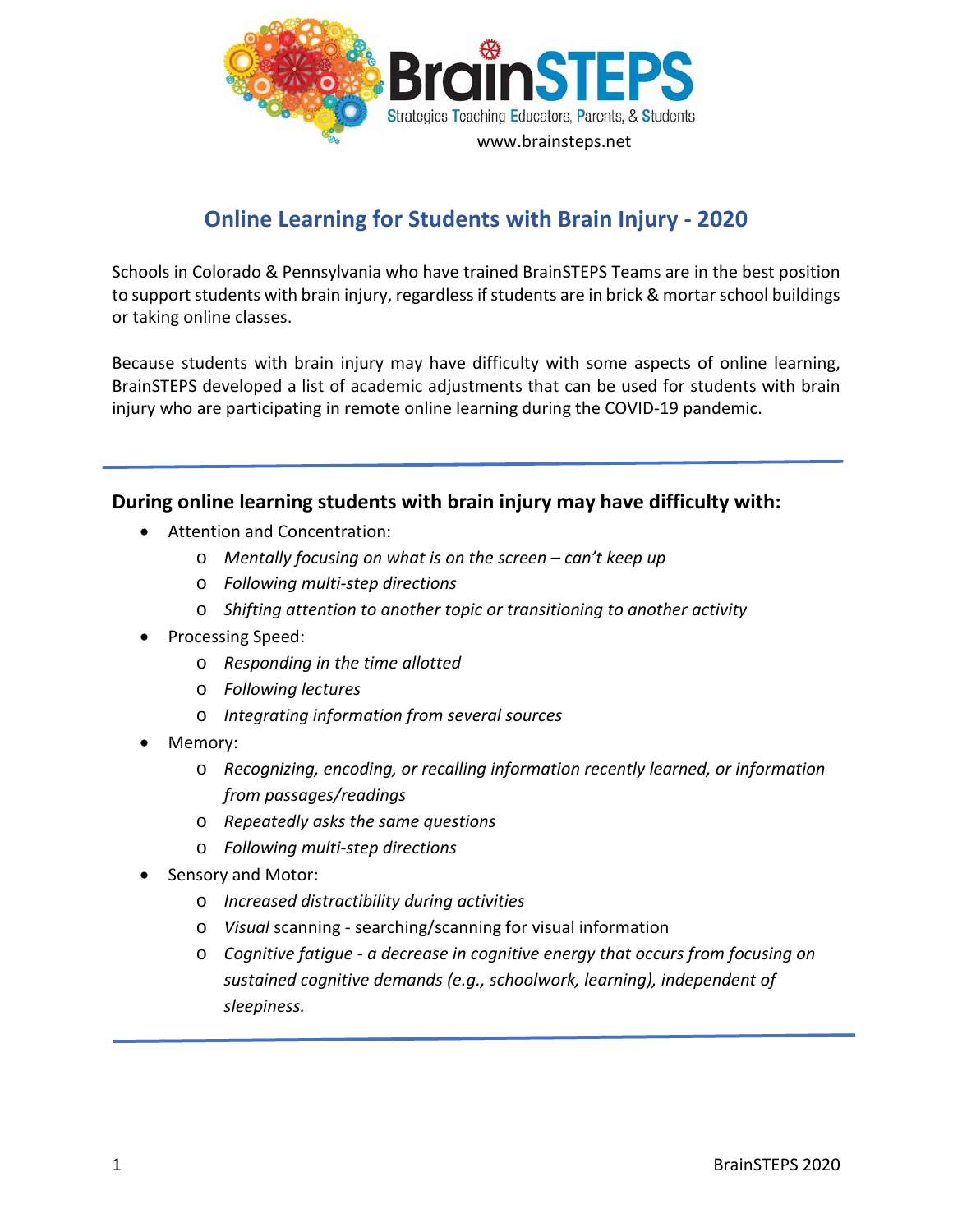## **BrainSTEPS suggestions for students when participating in online learning** *\*blue font below is clickable*

- Discourage students from doing online learning on small screens (e.g., a smart phone) this can cause eye fatigue and cognitive fatigue. Encourage use of laptop or computer screen
- Adjust computer display
	- Increase font size (large print is defined as 16 -to 18-point bold type, depending on the typeface used)
	- Adjust screen settings to enlarge entire screen
	- Dim screen brightness
	- Turn Night Light setting on; reduces blue light and may help with eye fatigue and sleep patterns
	- **EXECOUTEREN** Encourage student to try out alternative screen colors
	- Contrast desktop screen from light to dark
- Reduce screen glare (encourage student to sit away from windows, bright lights)
- *Text-to-speech* for a student who may find reading too taxing they can have books or documents read aloud. Examples include:
	- **[Snap and Read](https://learningtools.donjohnston.com/product/snap-read/)**
	- **Audio Books: [Audible,](https://www.audible.com/ep/freetrial?source_code=GO1GBSH09091690EF&device=d&ds_rl=1262685&ds_rl=1257028&ds_rl=1260658&cvosrc=ppc.google.audible&cvo_campaign=226473129&cvo_crid=384375965513&Matchtype=e&gclid=EAIaIQobChMI7_yTnrWn6AIVConICh37ZQcSEAAYASAAEgLTrvD_BwE&gclsrc=aw.ds) [Scribd](https://www.scribd.com/?lohp=1)**
	- Reads other types of documents- [NaturalReader,](https://www.naturalreaders.com/) [Voice Dream Reader](https://www.voicedream.com/reader/)
- *Speech-to-text* Speech recognition software that will turn a student's speech into text on the computer screen.
	- Siri's dictation feature offers real-time speech-to-text conversion, recording the words you say as typed text on Apple products.
	- *[Mac Speech to Text](https://www.youtube.com/watch?v=isveOL1kgM4) (Apple products)*
	- *[Dragon](https://www.nuance.com/dragon.html)*
	- *[Google Docs Speech to Text](https://www.techrepublic.com/article/pro-tip-how-to-speech-to-text-in-google-docs/)[/Voice Typing](https://www.smore.com/91m4v-voice-typing-in-google-docs)* on Chrome browser
- Scanners with *[Optical Character Recognition](https://www.onlineocr.net/)* (OCR) software which converts print-tospeech output
- Have student use word prediction software that predicts words while the student is typing such as:
	- [Co:Writer](https://learningtools.donjohnston.com/product/cowriter/)
	- **[TypeIt4Me](https://www.ettoresoftware.com/mac-apps/typeit4me/) (Macs only)**
- Cue student to take short "eye breaks" from computer screen (e.g., focus on something across the room to give eyes a rest, close eyes for a short period of time)
- Lead students through mindfulness, belly-breathing strategies for brain breaks, transitioning, or calming
- Schedule "brain breaks" from the computer throughout day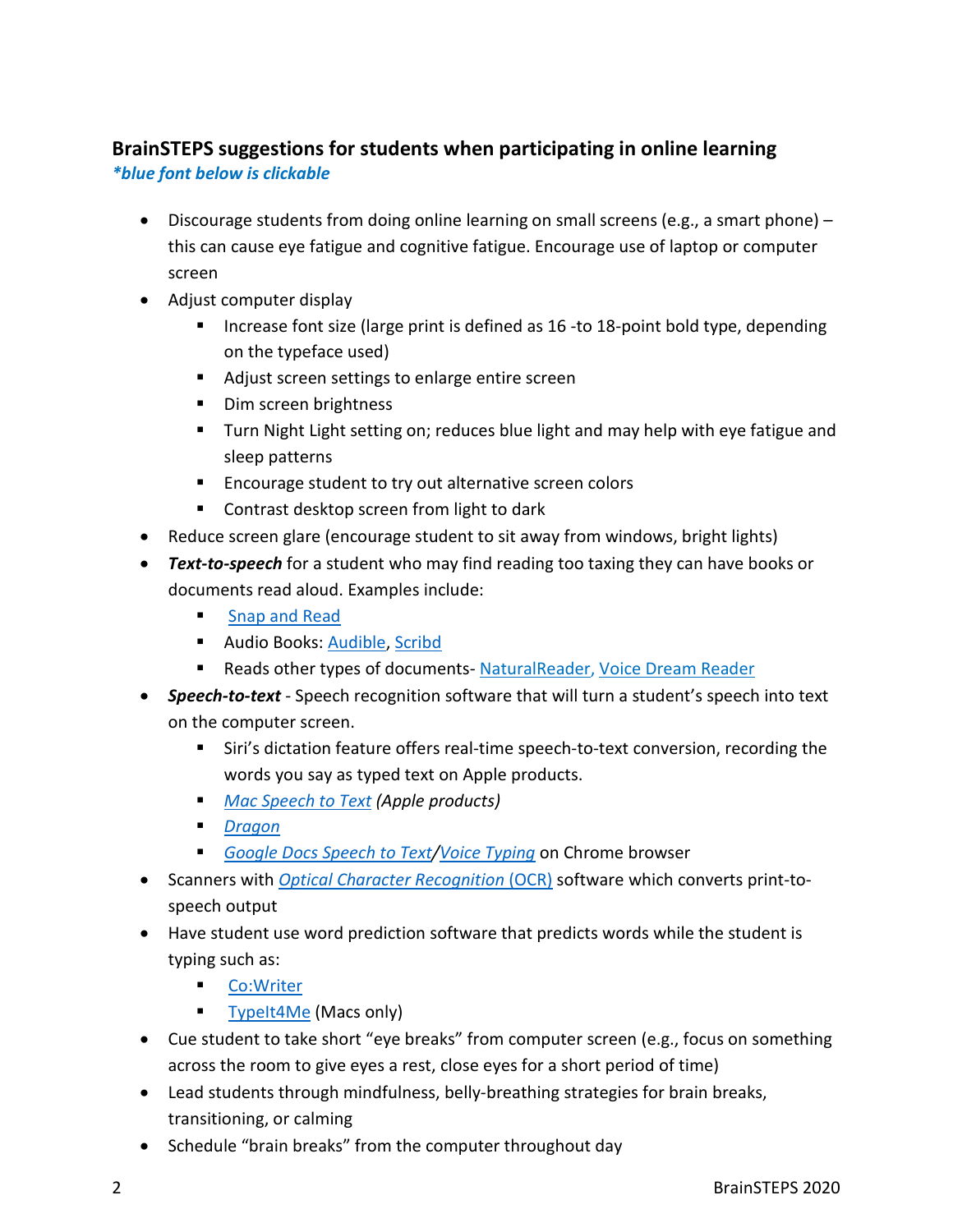- Reduce visual clutter on the screen pages to reduce visual overload
	- **[Immersive Reader](https://education.microsoft.com/en-us/resource/9b010288)**
	- [Safari Reader](https://www.google.com/search?q=safari+reader&oq=safari+reader++&aqs=chrome..69i57j0l7.3405j0j4&sourceid=chrome&ie=UTF-8) on the Safari browser
	- **[Mercury Reader](https://chrome.google.com/webstore/detail/mercury-reader/oknpjjbmpnndlpmnhmekjpocelpnlfdi) extension on Chrome browser**
- For students with visual field neglect, provide cues to scan entire screen for content.
- A teacher should use headings for any content changes on the screen
- A teacher can read exams to the student via [Zoom](https://zoom.us/docs/en-us/covid19.html) or other online platform. *Zoom is currently offering free subscriptions for all K-12 public schools.*
- Use clock/timer apps to time built in breaks, to chunk reading time, break up screen time, etc.
- Record online session content so student can review
- Use *concept mapping* software to help the student organize thoughts, get started on a writing assignment, or plan a project
- Provide extended time for projects and assignments
- Offer "office hours" via Zoom, etc.
- Offer online tutoring
- Create a routine and encourage sticking to a daily schedule
- Discourage student naps it is important to maintain a normal sleep schedule
- Provide checklists that break down tasks, classwork, homework, key learning content to alleviate difficulty keeping up during online learning
- Offer a *touch-base teacher, school counselor, social worker* or school psychologist for emotional support - online learning can cause the student to experience additional anxiety and/or depression due to the social isolation
- Encourage use of noise blocking headphones when doing schoolwork at home if there are other siblings/parents in the same room or within close vicinity
- Teachers of online content should use *Tables* and *Frames* online sparingly these may be difficult for text-to-speech readers to translate

## **Additional assistive technology found on all mobile device smart phones (iPhone, Android, etc.):**

- 1. [https://www.understood.org/en/school-learning/assistive-technology/assistive](https://www.understood.org/en/school-learning/assistive-technology/assistive-technologies-basics/assistive-technology-thats-built-into-mobile-devices?_ul=1*598qj*domain_userid*YW1wLXpvQ1lXVXdfTmVJdFV3TDV1NTlSbFE.)[technologies-basics/assistive-technology-thats-built-into-mobile](https://www.understood.org/en/school-learning/assistive-technology/assistive-technologies-basics/assistive-technology-thats-built-into-mobile-devices?_ul=1*598qj*domain_userid*YW1wLXpvQ1lXVXdfTmVJdFV3TDV1NTlSbFE.)devices? ul=1\*598qj\*domain\_userid\*YW1wLXpvQ1lXVXdfTmVJdFV3TDV1NTlSbFE.
- 2. <https://www.youtube.com/watch?v=-gTn4Q-9Lk8&feature=youtu.be>

Additional strategies may be found in **[Brain Injury in Children and Youth –](http://www.cde.state.co.us/cdesped/tbi_manual_braininjury) A Manual for [Educators](http://www.cde.state.co.us/cdesped/tbi_manual_braininjury)**